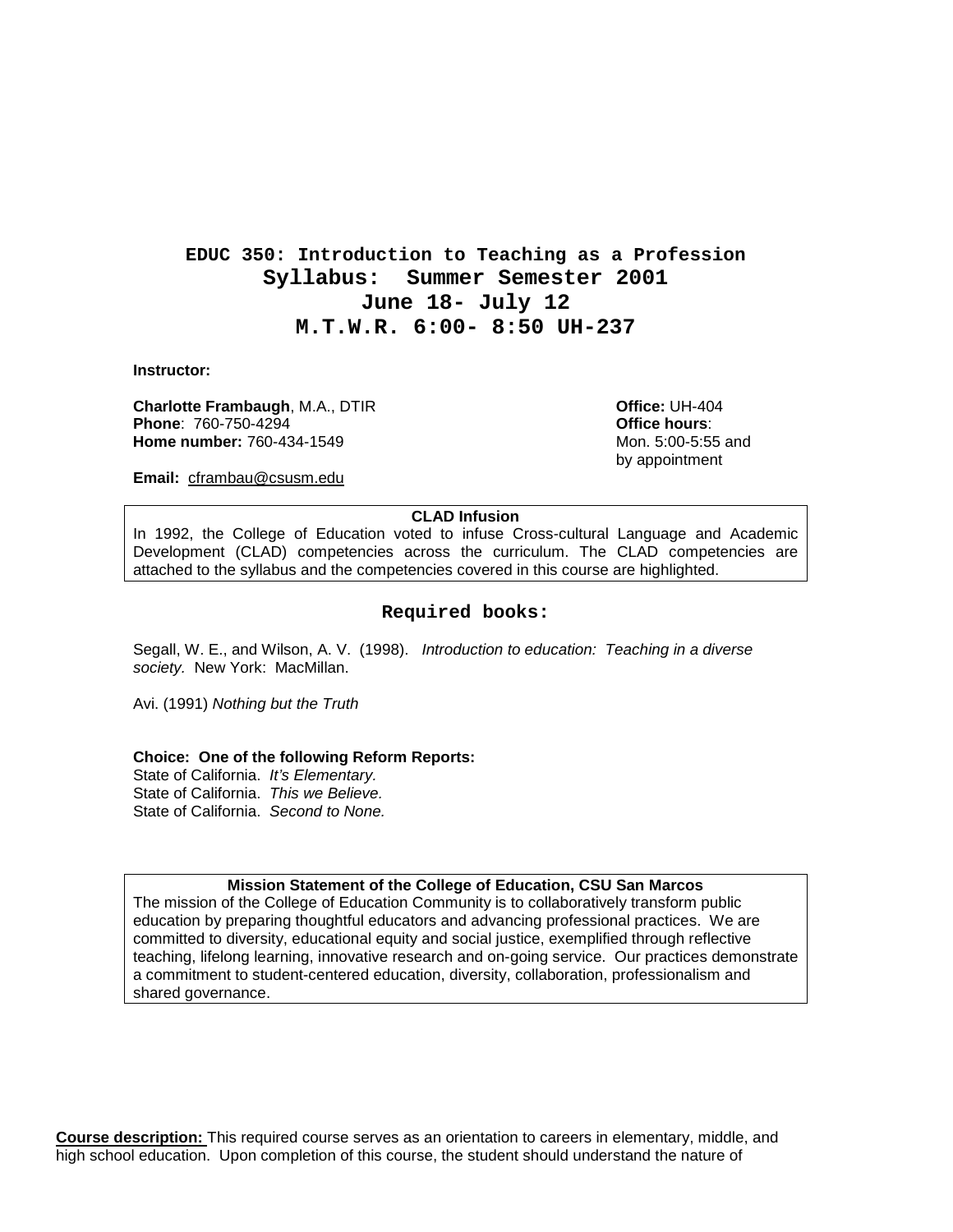formalized education in the United States and be able to assess his or her interest in teaching as a career. Major topics include:

- 1. Understanding the role of schools in society.
- 2. Exploring philosophies and contemporary issues in education.
- 3. Assessing the roles of teachers in schools.
- 4. Understanding the qualifications and credentialing process for California teachers.
- 5. Understanding and appreciating the student as an individual.
- 6. Understanding factors affecting student achievement.
- 7. Understanding critical issues in curriculum and instruction.
- 8. Understanding reform movements, nationally and statewide, for elementary, middle level, and secondary schools.
- 9. Clarifying of motives for choosing teaching as a career.
- **Course requirements:** In addition to in-class work, assigned readings, and projects, students will participate in fortyfive (45) hours of supervised fieldwork assignments in a variety of public school classroom settings. A recommendation (usually from the classroom teacher where most of the fieldwork is done), as well as a Field Experience Form with documented hours and teacher verification are requirements for admission to the CSUSM Teacher Credential programs. A minimum grade of C+ in the course is also required.
- **Professionalism:** It is expected that students will come to class prepared to discuss the required readings, submit required assignments, and to participate in class activities. Teacher education is a professional preparation program. Students will be expected to adhere to standards of dependability, academic honesty and integrity, confidentiality, and writing achievement. Because it is important for teachers to be able to effectively communicate their ideas to students, colleagues, parents and administrators, writing that is original, clear and error-free is a priority in the College of Education. It is expected that work will be turned in on time. Late assignments will receive a 10% reduction in points for each day late. Absences do not change due dates.
- **COE Attendance Policy:** Due to the dynamic and interactive nature of courses in the College of Education, all students are expected to attend all classes and participate actively. At a minimum, students must attend more than 80% of class time, or s/he may not receive a passing grade for the course at the discretion of the instructor. Individual instructors may adopt more stringent attendance requirements. Should the student have extenuating circumstances, s/he should contact the instructor as soon as possible. In this section of EDUC 350, the instructor has adopted this additional policy:). If you miss two class sessions, you cannot receive a grade of A or A -; if you miss three class sessions, you cannot receive a grade of B+ or B. A minimum grade of B- is required in EDUC 350 to qualify as a prerequisite for admission to the CSUSM teacher credential programs. EDUC 350 instructors provide feedback to the College of Education admissions committee.
- **Credential program recommendations:** As one of several evaluation methods, EDUC 350 course instructors are asked for feedback concerning credential candidates who are applying for programs at CSUSM. Keep in mind that your professionalism and hard work in this class not only affect your course grade, but also indicate your readiness for a credential program.

**Assignments and grading:** MAJOR ASSIGNMENTS General Considerations

ν Be sure every assignment includes your full name, assignment title, date, EDUC 350- Frambaugh—in the upper right hand corner or cover sheet.

ν Be certain all written assignments are typed and proofread carefully.

ν Any evidence of cheating or plagiarism of the words or ideas of others as you own will result in a failing grade for that assignment and possibly a failing grade for the course.

ν Notify me immediately should you have special needs that warrant modification of any assignment.

ν Do not hesitate to see me before an assignment is due if you need additional explanation or support.

# **Field Experience Observation Log/Journal- 30**

## **points**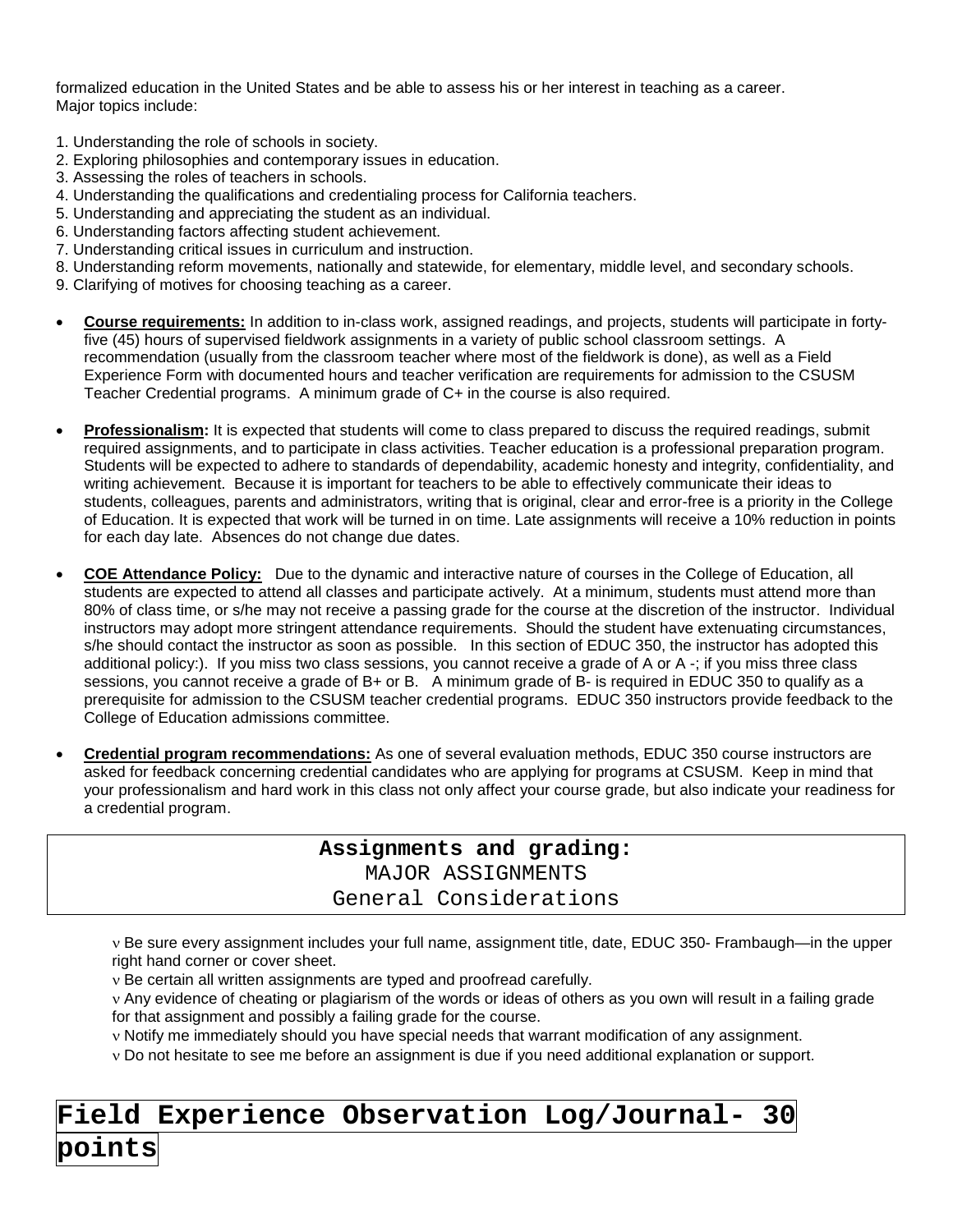Students will maintain a log of hours-spent observing/participating in classrooms. This log should reflect a minimum of 45 hours spent in various classrooms at different grade levels and on different sites. In addition, students will maintain a journal documenting assumptions/expectations, interesting observations, and connections to concepts studied in EDUC 350, analyses and questions. **A minimum of 15 journal entries is required.** The format to be used will be explained in class.

Key skills/knowledge I'll be evaluating:

ν Can you articulate your assumptions/expectations about a given setting and then identify how your observation affects those assumptions/expectations?

ν Can you observe pertinent details, and see both the "big picture" of the classroom as well as focus in on specific methods, interactions, etc.?

ν Can you monitor and take responsibility for your placement to include meeting the requirements of varied settings and minimum hours?

ν Can you relate your **class work and readings** to your observations and provide insightful analysis about that relationship?

ν Can you move from passive observer to participant in your field experience, getting your "hands dirty"?

**TURN IN DATES: Logs 1-5 Wed. June 28 Logs 6-10 Thurs. July 5 Logs 11-15 – Thurs. July 12th Last class**

## **State Reform Documents Group Oral Presentation-10 points**

Sign up -**Guidelines and format for this assignment will be explained in class**

It's Elementary- **Due: Mon. June 26 Caught in the Middle-**<br>Second to None-

Due: Wed. June 28

## **Educational Article Analyses: 20 points**

Each student will analyze two articles, from popular and professional press (newspapers, magazines, and journals) and will provide the instructors with the following:

ν **titles, sources, and dates of articles**

ν **analysis of articles (how article relates to concepts studied in EDUC 350 (Article guidelines and format for this assignment will be explained in class)**

**Due Dates:**

.

**Thurs. June 21 Mon. July 2**

## **Personal philosophy of teaching, learning and schooling**- **20 points**

In place of a final exam, you will be asked to submit a paper (approx. 3-5 pages, double spaced) in which you imagine what you would say to the hiring committee of a school district if asked to describe your own distinct set of beliefs about teaching, learning, and schooling. Additional handouts will be provided. **Due Date: July 11**

### **Contemporary/Controversial Issues- Group**

### **Presentation 15 points**

Additional handouts will be provided later.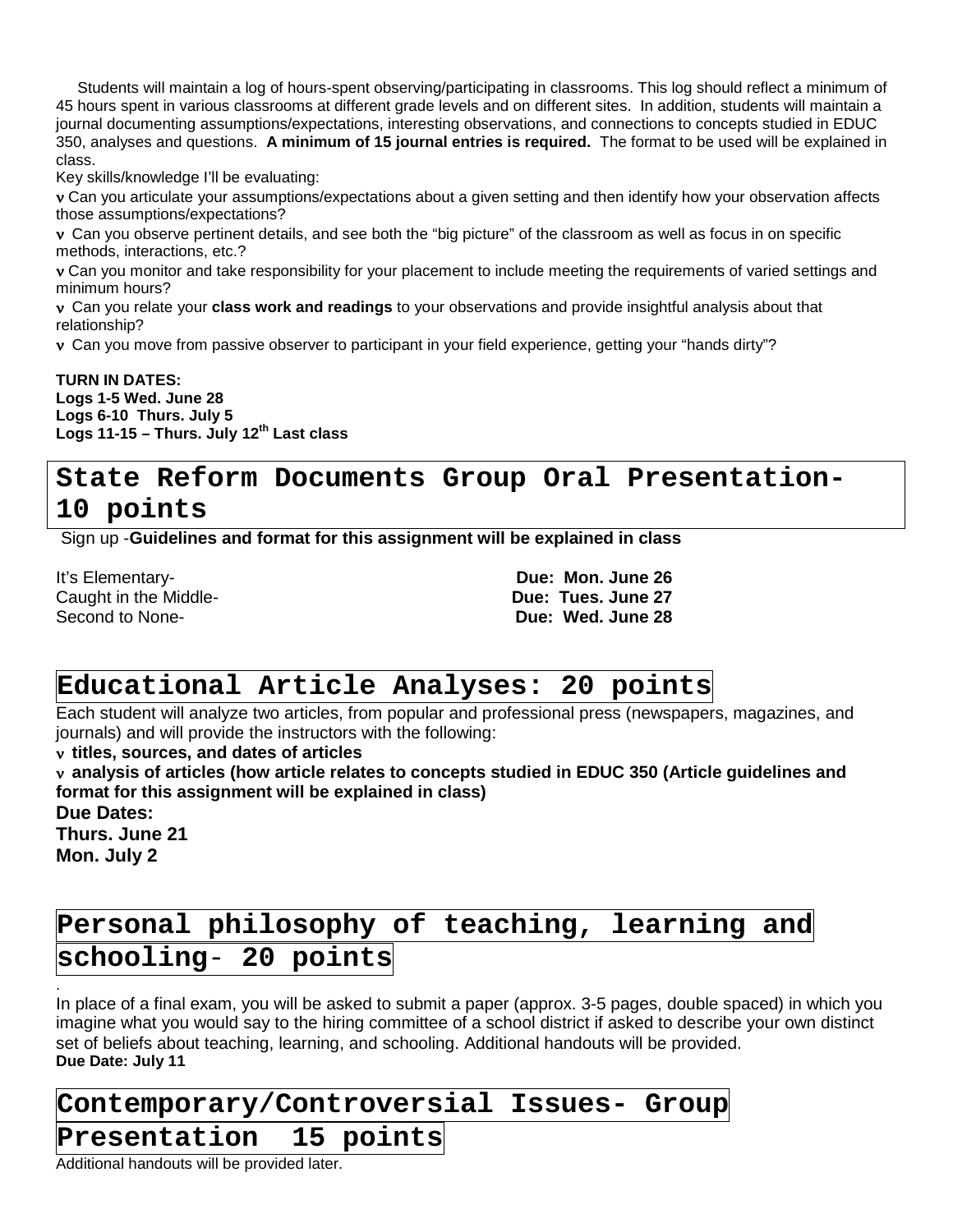## **Attendance/Participation**- **5 points**

This course is designed for active learning during class sessions. In order for this course to succeed for individuals and the group, students must come to class prepared to discuss assigned readings/topics and to participate in class activities.

Students are expected to adhere to standards of dependability, confidentiality, academic honesty, and writing achievement. Please read the university policy on academic honesty in the student guidebook. Points will be deducted if assignments are submitted late (10% penalty per day late; no credit will be awarded if the assignment is one week late).

The total number of points earned (100 points possible) will determine grades:

| $A = 93 - 100$ | $C_{+}$ = 78-79 |
|----------------|-----------------|
| $A - 90 - 92$  | $C = 73-77$     |
| $B+ = 88-89$   | $C - 70-72$     |
| $B = 83 - 87$  | $D = 60 - 69$   |
| $B - 80 - 82$  | $F = 0.59$      |
|                |                 |

### Assignment Values:

| Field Experience Observational journal:   | 30  |
|-------------------------------------------|-----|
| State Reform Documents-oral presentation- | 10  |
| <b>Educational Article Analysis</b>       | 20  |
| Personal philosophy                       | 20  |
| <b>Controversial Issue Presentation</b>   | 15  |
| Participation                             | :5  |
| Total                                     | 100 |

### **SCHEDULE: (Subject to changes)**

| Date             | Topic                                                   | Readings & Assignments<br>(Readings are due on the date that<br>they are opposite.) |
|------------------|---------------------------------------------------------|-------------------------------------------------------------------------------------|
| Mon. June<br>18  | <b>Introductions</b><br><b>Course Overview</b>          |                                                                                     |
| Tues. June<br>19 | Who are Teachers?<br>Why teach?<br>Where do you fit in? | S.W. Chap. 1&2                                                                      |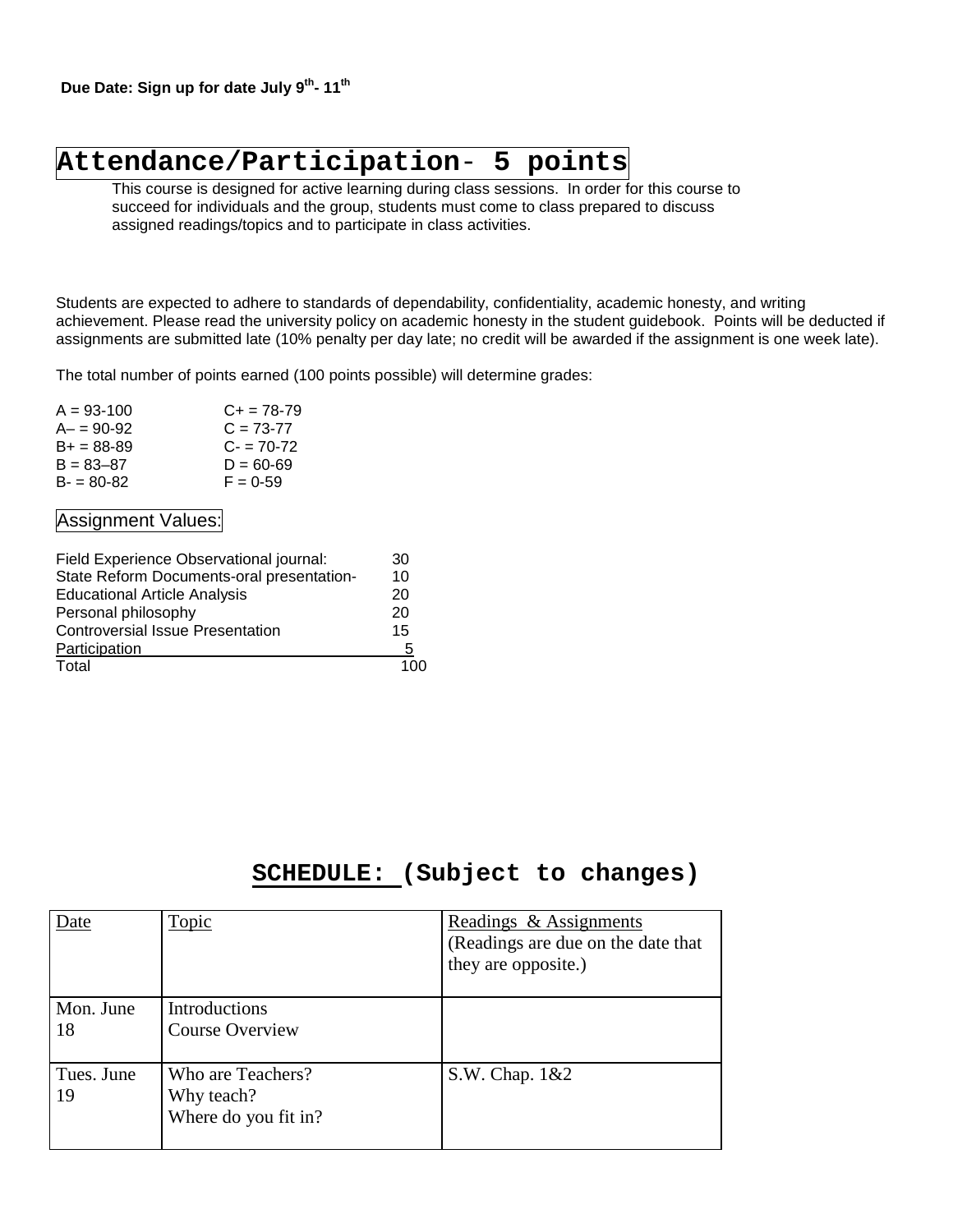| Wed. June    | A multicultural nation:              | S.W. Chap. 3                         |
|--------------|--------------------------------------|--------------------------------------|
| 20           | Where have schools fit in?           | Check-In: Field Experience           |
|              |                                      | Arrangements                         |
|              |                                      |                                      |
|              |                                      |                                      |
| Thurs. June  | Coming of age:                       | SW Chap. 4                           |
| 21           | 20 <sup>th</sup> Century Issues      | <b>Guest Speaker Questions</b>       |
|              | Guest Speaker: Student Services/     |                                      |
|              | Credentialing                        | <b>First Educational Article Due</b> |
|              |                                      |                                      |
|              |                                      |                                      |
| Mon June 26  | Global Schools:                      | SW. Chap. 5                          |
|              | Putting it into perspective          | <b>Guest Speaker Questions</b>       |
|              | <b>Guest Speaker: Elementary Ed.</b> | It's Elementary                      |
|              | Program                              |                                      |
|              |                                      | Due: Group presentation-It's         |
|              |                                      | <b>Elementary</b>                    |
|              |                                      |                                      |
| Tues, June   | <b>Contemporary Issues:</b>          | SW. Chap. 6                          |
| 27           | What will you need to deal with?     | <b>Guest Speaker Questions</b>       |
|              | <b>Guest Speaker: Middle School</b>  | <b>Due: Group presentation- This</b> |
|              | Program                              | <b>We Believe</b>                    |
|              |                                      |                                      |
|              |                                      |                                      |
|              |                                      |                                      |
| Wed. June    | Learning and Teaching                | SW. Chap. 7                          |
| 28           | What and how do we teach?            | <b>Guest Speaker Questions</b>       |
|              | <b>Guest Speaker: High School</b>    |                                      |
|              | Program                              |                                      |
|              |                                      | <b>Due: Group presentation-</b>      |
|              |                                      | <b>Second to None</b>                |
|              |                                      | Due: Field Experiences Logs 1-5      |
| Thurs. June  | <b>Class Cancelled</b>               |                                      |
| 29           |                                      |                                      |
|              |                                      |                                      |
| Mon. July 2  | Who's In Charge?                     | SW. Chap. 8                          |
|              |                                      | Due: Second Educational Article      |
|              |                                      | Due                                  |
|              |                                      |                                      |
|              |                                      |                                      |
| Tues. July 3 | Right's and Responsibilities         | SW. Chap.9                           |
|              |                                      | Avi-Nothing But The Truth            |
|              |                                      | Due                                  |
|              |                                      |                                      |
|              |                                      |                                      |
|              |                                      |                                      |
|              |                                      |                                      |
|              |                                      |                                      |
|              |                                      |                                      |
|              |                                      |                                      |